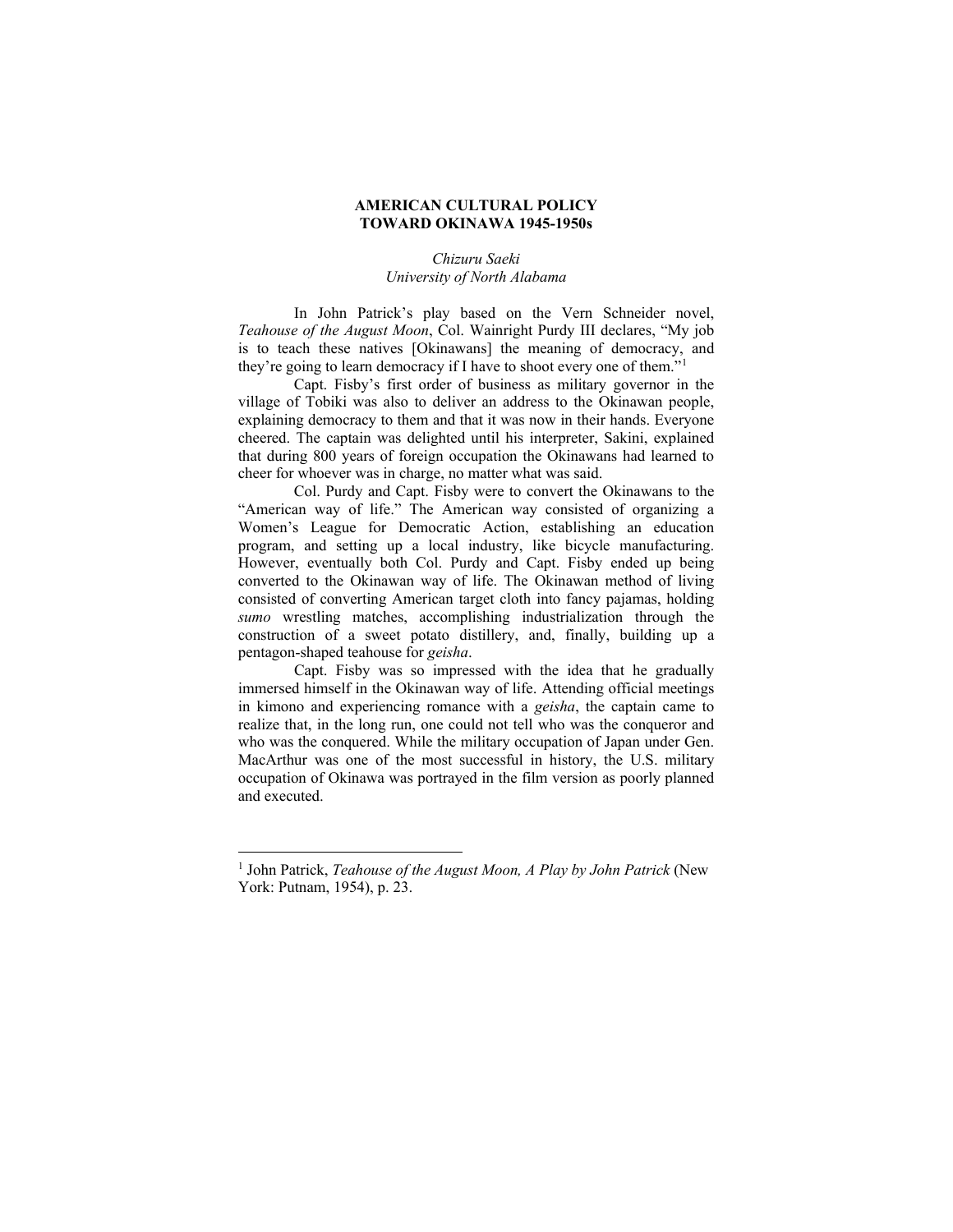Introducing American democracy in mainland Japan and teaching American idealism in Okinawa had a particular meaning in U.S. national security policy and U.S.-Japan relations in the Cold War period. In fact, other than military utility, the United States gained nothing from ruling Okinawa and the Ryukyu Islands; lacking economic benefits, they were nothing but a drain on American resources. Nevertheless, its important location, as well as the intensity of the Cold War in Asia, made Okinawa a strategic geographical space for U.S. national security.

American officials had long been interested in Japan's southernmost islands. American anthropologists were hired to study Ryukyuan society and culture as early as 1937.<sup>[2](#page-1-0)</sup> During the late 1940s through the 1950s, the U.S. Military Government's cultural policy in Okinawa sought to indoctrinate Okinawans about U.S foreign policy. American idealism was cultivated on the village scale through the person to person contact between natives and GI's.

The democratization of Okinawa via culture, however, was promoted very differently from that of mainland Japan. Until 1972, when the United States returned Okinawa to Japanese administration, the islands were under the control of the U.S. Military Government. The U.S. Occupation ended on the mainland of Japan with the signing of the San Francisco Peace Treaty in 1951, while U.S. forces continued to be stationed on Okinawa. An important reason for the U.S. retention of Okinawa was that U.S. policymakers had doubts about the dependability of the Japanese and worried that the Japanese might adopt a policy of neutrality during the Cold War, abandoning the struggle against communism. Some viewed Japan as an uncertain ally. The United States needed to keep its bases in Okinawa in case Japan should fail to support the nation in a moment of crisis. The second reason was Okinawa's strategic location along Japan's southern flank. The U.S. Air Force could hit a number of important targets in the Eurasian theater from airfields in the Ryukyus. American planners believed that medium bombers in Okinawa gave an effective advantage in that they could reach all important target areas within an arc including all of Southeast Asia, China, the Lake Baikal area, Eastern Siberia, and the southern tip of the Kamchatka Peninsula in the USSR. U.S. bombers based

<span id="page-1-0"></span><sup>2</sup> From 1937 to 1941, Yale University conducted an extensive anthropological research on Ryukyu society and culture. The results were published as the *Civil Affairs Handbook* in 1944.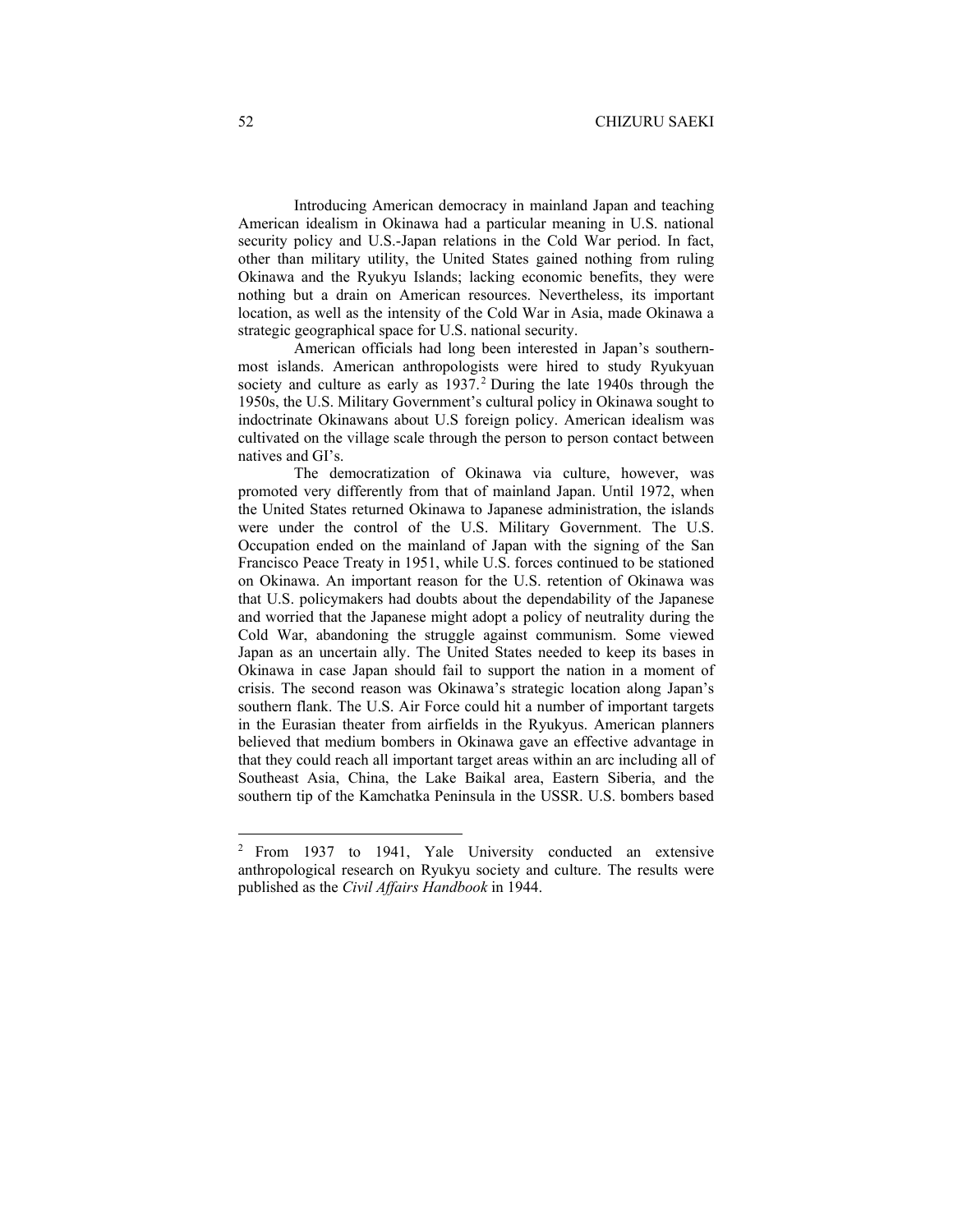in Okinawa could also hit targets in the European region of the Soviet Union and land at Air Force bases in Western Europe. Okinawa also proved to be an important base during the Korean War. Three days after the North Korean Army crossed into South Korea, bombers stationed on the island began flying missions over the peninsula. [3](#page-2-0) The *New York Times* wrote, "Okinawa is for the Air Force what Pearl Harbor is for the Navy."[4](#page-2-1)

The War in the Pacific ended on August 15, 1945 and signified the beginning of the American occupation in Okinawa. The "Administration of the Ryukyu Islands" was established by the U.S. Military Government. Its primary goal was civilian relief and rehabilitation. In postwar Japan, while General Douglas MacArthur served as chief policy enforcer at his SCAP headquarters (Supreme Commander of Allied Power) in Tokyo, his association with field personnel in Okinawa remained distant. In Okinawa, William E. Crist commanded the Civil Affairs Teams. As early as April 1946, the Central Okinawan Administration was established, and in August of that year, the Military Government initiated the establishment of the Okinawan Advisory Council. In December 1950 the Military Government of the Ryukyu Islands became the United States Civil Administration in the Ryukyus (USCAR).

The position of Civil Administrator was created for the purpose of the "supervision of domestic Okinawan activities and problems." The USCAR's mission was to stimulate and encourage Okinawans' participation in such public activities as health, education, safety, and information with the cooperation of the U.S. Military Government. *The Ryukyu Islands at a Glance*, a pamphlet published by the U.S. Military Government, clearly stated the objectives of the USCAR. The primary mission of the United States Forces was the prevention of disease and unrest in the land that had been devastated. The second objective was economic recovery up to the prewar level. The third objective was to bring democracy to the islands. Furthermore, the pamphlets viewed Okinawans as incapable of governing by themselves. Many cartoons describing Okinawan

<span id="page-2-0"></span><sup>3</sup> Nicholas Evan Sarantakes, *Keystone: The American Occupation of Okinawa and U.S.–Japanese Relations* (College Station: Texas A&M University Press, 2000), pp. 40-91.

<span id="page-2-1"></span><sup>4</sup> George Barrett, "Report on Okinawa: A Rampart We Built; The strategic island off Asia's coast has been transformed into a bastion of the free world," *New York Times*, September 21, 1952, p. 9.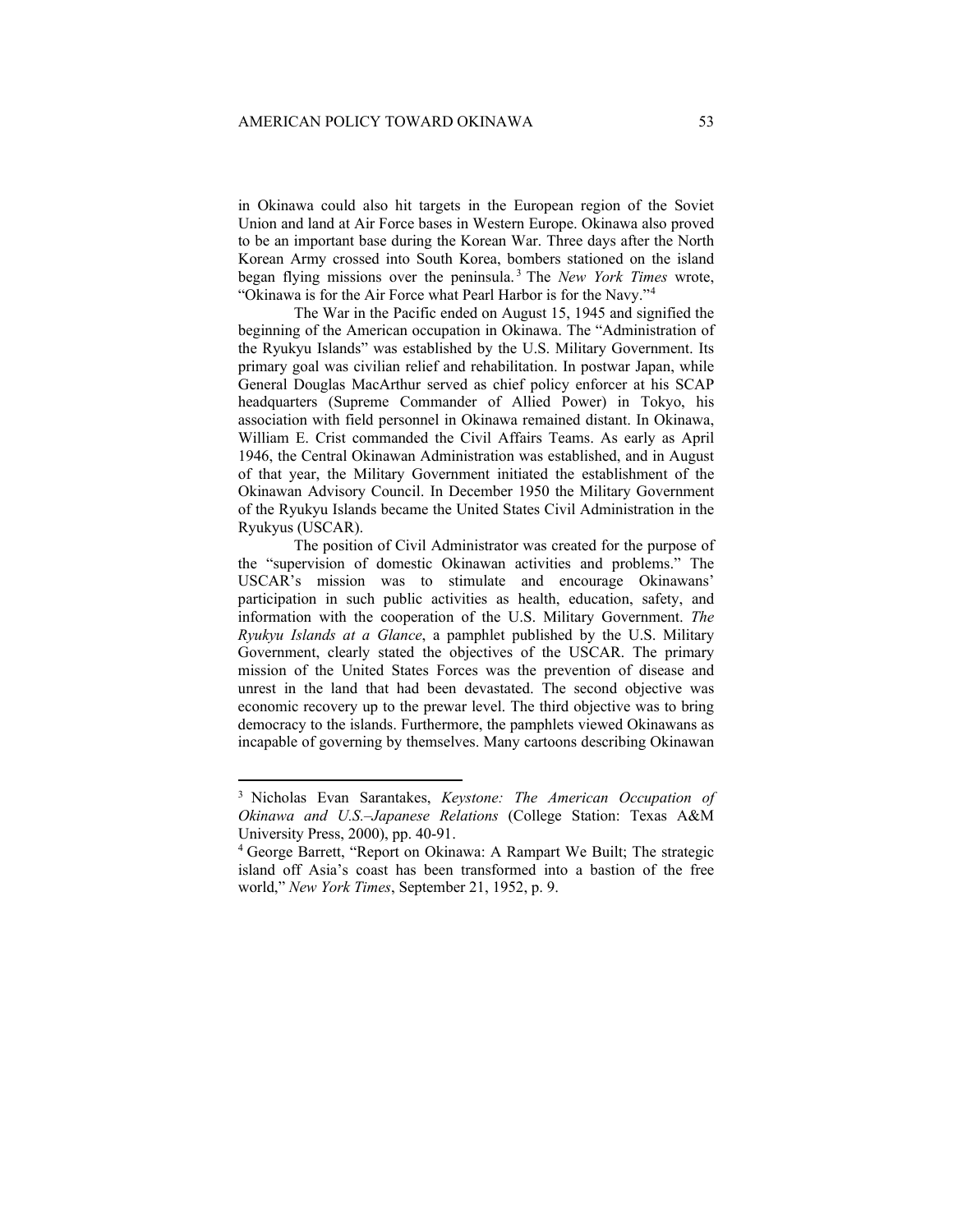farmers, fishermen, and civilians showed how backward they were in terms of technology and modern political systems.<sup>[5](#page-3-0)</sup>

The depiction of Okinawans as more primitive than the Japanese was common. Yale University anthropologists' *Civil Affairs Handbook* (1944) pointed out the strong tensions between Okinawans and Japanese. According to the handbook, the Japanese did not regard Okinawans as equals, and they had a strong racial prejudice against them. Because of these conflicts, the handbook stated that there was no enthusiastic patriotism toward Japan among Okinawans. As a conclusion, the handbook suggested that it would be a wise idea to use these tensions between Okinawans and Japanese in order to promote the U.S. political agenda. The handbook described the differences between Japanese and Okinawans in terms of personality, culture, lifestyle, education, language, and racial identity. For example:

> In comparison with the Japanese, the Ryukyu natives are reported to be somewhat shorter, stockier, and darker, and to be characterized by more prominent nose, higher foreheads, and less noticeable cheekbones. Their hair is more often wavy. Despite the close ethnic relationship between Japanese and Ryukyu islanders, their linguistic kinship, the people of the archipelago are not regarded by the Japanese as their racial equals. They [are] looked upon, as it were, as poor cousins from the country, with peculiar rustic ways of their own, and are consequently discriminated against in various ways. The islanders on the other hand, have no sense of inferiority but rather take pride in their own traditions and in their longstanding cultural ties with China. Inherent in the relations between the Ryukyu people and the Japanese, therefore, are potential seeds of dissension out of which political capital might be made. It is almost certain that militarism and fanatical patriotism have been but slightly developed.<sup>[6](#page-3-1)</sup>

<span id="page-3-1"></span><span id="page-3-0"></span><sup>5</sup> United States Civil Administration of the Ryukyu Islands, *The Ryukyu Islands at a Glance* (Naha, Okinawa, 1954), pp. 1, 14, 16, 19, 28, 33, 40. <sup>6</sup> Office of the Chief Naval Operations, Navy Department, *Civil Affairs Handbook: Ryukyu (Loochoo) Islands* (1944), p. 43.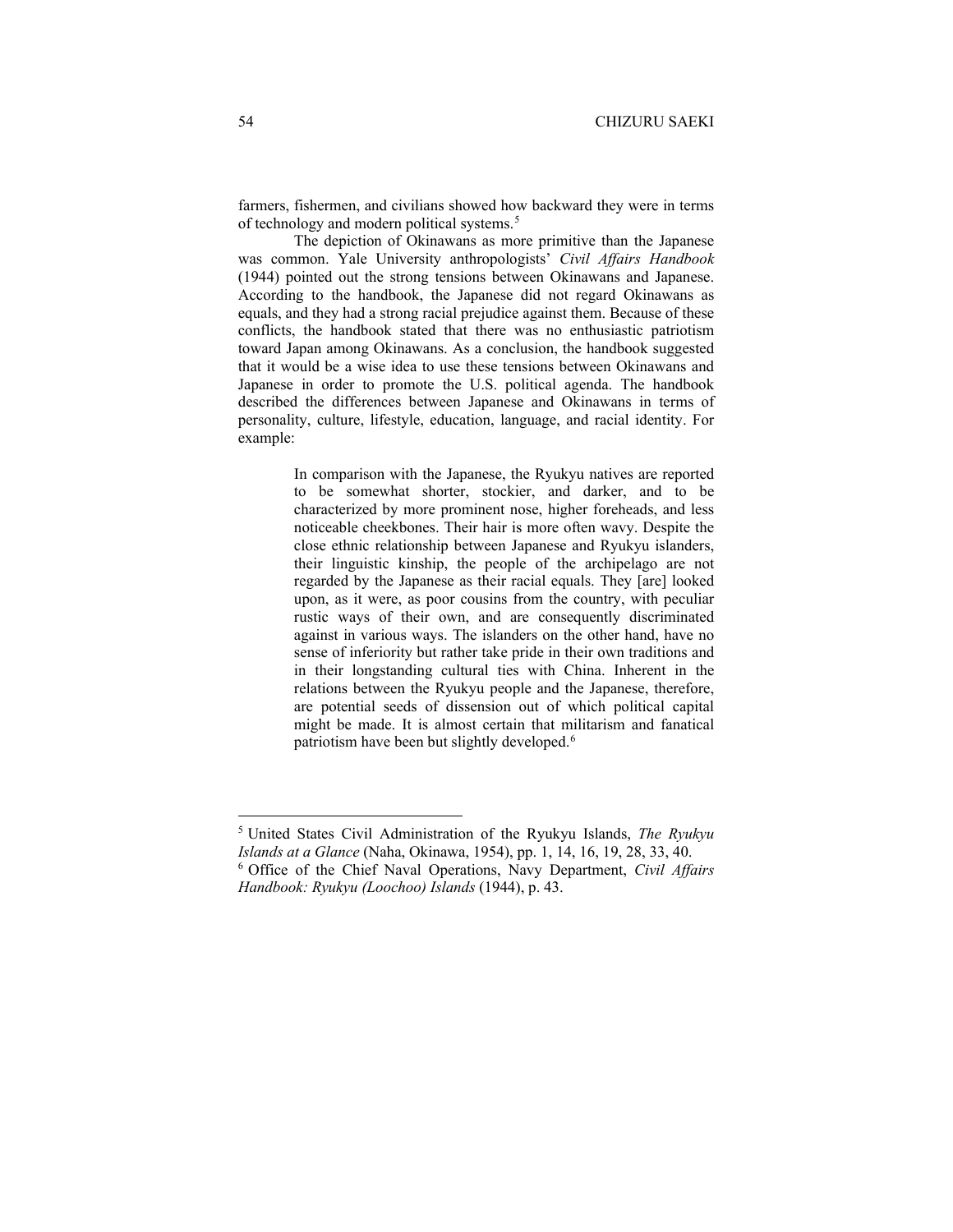Immediately after the war, prisoners were used by the U.S. Military Government to complete necessary labor assignments. An August 1945 survey revealed that of the 119,839 Okinawans qualified for Military Government employment, only 337 were considered to be adequately skilled.[7](#page-4-0) In September 1946, 6,519 Okinawans were employed by the U.S military units in Okinawa. By September 30, 1947, this number increased to 35,078. [8](#page-4-1) With the return home of American soldiers, many duties performed by the American military personnel were delegated to untrained Okinawans. One of the earliest needs was training track drivers, telephone operators, and typists. The Military Government also provided intensive English language training with the establishment of the Foreign Language School in Gushikawa in January 1946. One of the significant problems was a shortage of bilingual instructors. Many Americans who were proficient in Japanese were assigned to McArthur's headquarters in Tokyo. When the war ended, U.S. Military Police represented the enforcement of law to Okinawans. Early in the Occupation, "able-bodied native Okinawan men" were selected by the Military Government as civilian police. Less than twenty percent had any previous police training experience. The Military Government provided hats, motor vehicles, and weapons, and by recruiting some experienced Okinawans, established a training facility in Naha by late 1946.[9](#page-4-2)

In the field of public services, the U.S. government began funding relief programs to meet the more immediate needs. First, the reconstruction of a water system was necessary, since the war had destroyed most of the water system in central and southern Okinawa. To meet its own urgent need, as well as that of municipalities, the Military Government began to work on repairing the Naha filtration plant. As early as March 1946, the Military Government organized the Departments of Agriculture, Industry, Fishers, Finance and Commerce under the direct supervision of the Economic Department and the Military Government. In 1946, the Government and Relief in Occupied Areas (GARIOA) Fund was

<span id="page-4-0"></span><sup>7</sup> United States Civil Administration of the Ryukyu Islands, *The Ryukyu Islands Prewar and Postwar* (Naha, Okinawa, 1958), p. 69.

<span id="page-4-1"></span><sup>8</sup> United States Military Government*, Ryukyu Islands, Military Government Activities, 1945-1951* (Naha, Okinawa, 1954)*.*

<span id="page-4-2"></span><sup>9</sup> United States Civil Administration of the Ryukyu Islands, *The Ryukyu Islands Prewar and Postwar*, pp. 21-98.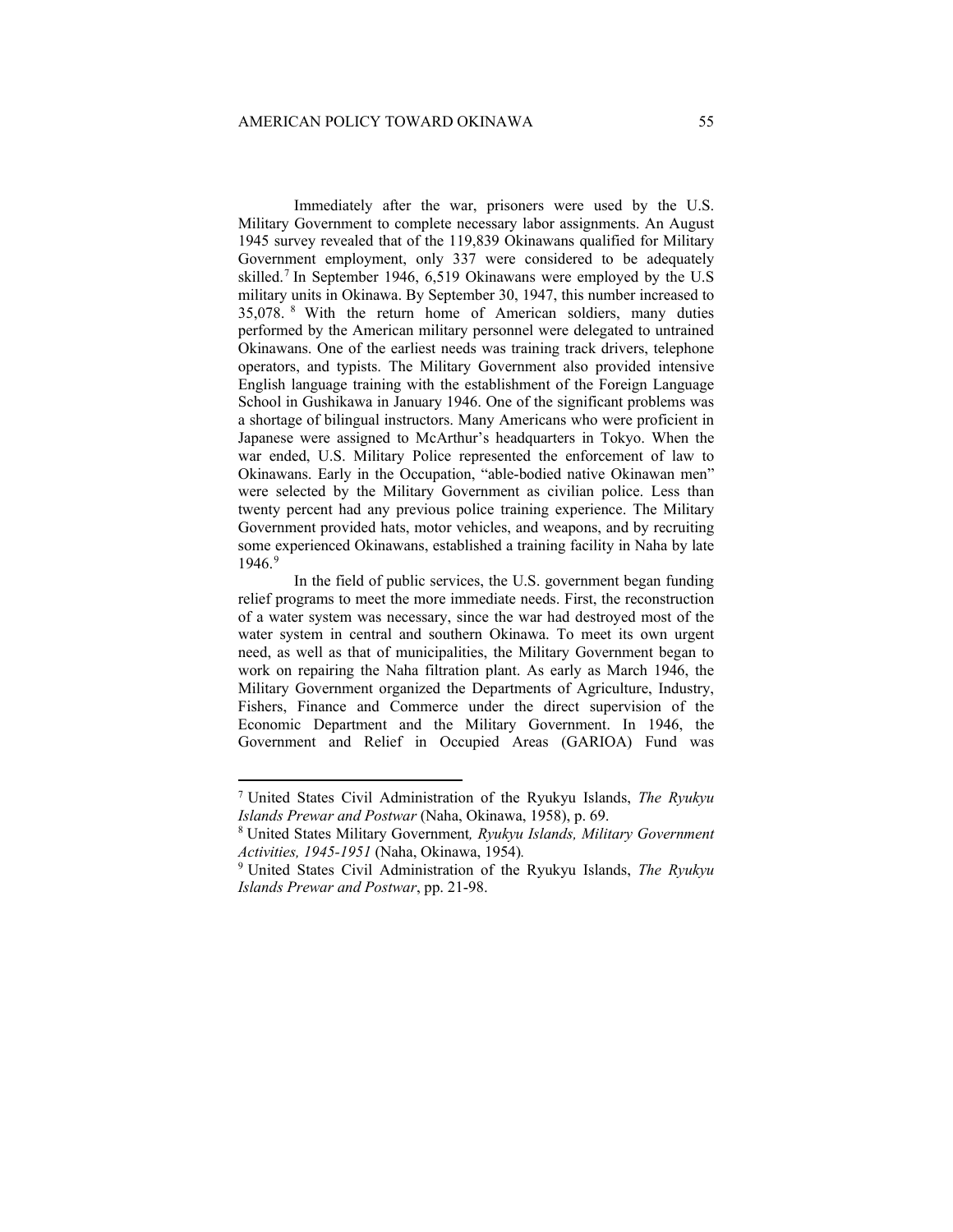established. Total GARIOA appropriation for the Ryukus during the ten years from 1947 to 1957 amounted to \$164.5 million.<sup>[10](#page-5-0)</sup> Congressional appropriations in 1946 to build barracks and military installations amounted to \$35 million. During the same year, approximately \$25 million was used for economic rehabilitation. In July 1949 Typhoon Gloria caused an estimated \$80 million in damage, with about fifty percent of military buildings, including dependent housing, destroyed.<sup>[11](#page-5-1)</sup> The Rykyuan Foreign Exchange Fund (RFEF) was established as a depository of revenue derived from sales to U.S. forces. An American style banking system succeeded the Central Bank of Okinawa in May 1948. With political cartoons in which rich Uncle Sam gives a bag full of U.S. dollars to a poor, short Okinawan, *The Ryukyu at a Glance* suggested that such huge economic assistance would be worth U.S. strategic interest in Okinawa.[12](#page-5-2)

The cultural reconstruction of postwar Okinawa was started in November 1948 by the Department of Information and Education, abbreviated as Civil Information and Education (CI&E). Its first purpose was the reconstruction of such cultural facilities as libraries, theaters, radio broadcasting stations, and newspaper companies. The second aim was the promotion of democratic concepts and engendering Okinawan support for United States policies and programs through cultural propaganda.

During the first half of 1949, the CI&E began to print numerous posters. For example, one of the early posters was entitled "A Bridge to Democracy," and bore labels and a caption stating that the bridge from a Ryukyu under militarism to a democratic Ryukyu must be supported by pillars labeled freedom of thought, and respect for human rights. Nine thousand posters were produced during May 1949. [13](#page-5-3) In support of "Ryukyuan-American Education Week," held December 4-10, 1949, 390,000 leaflets were distributed to Okinawan students. The five subjects to

<span id="page-5-0"></span><sup>10</sup> Ibid., p. 1.

<span id="page-5-1"></span><sup>&</sup>lt;sup>11</sup> Frederick L. Shiels, "The American Experience in Okinawa: A Case Study for Foreign Policy and Decision-Making Theory" (Ph.D. diss., Cornell University, 1977).

<span id="page-5-2"></span><sup>12</sup> United States Civil Administration of the Ryukyu Islands, *The Ryukyu Islands at a Glance*, p. 14.<br><sup>13</sup> James Tull, "The Ryukyu Islands: Japan's Oldest Colony-America's

<span id="page-5-3"></span>Newest: An Analysis of Policy and Propaganda" (M.A. Thesis, University of Chicago, 1953), p. 61.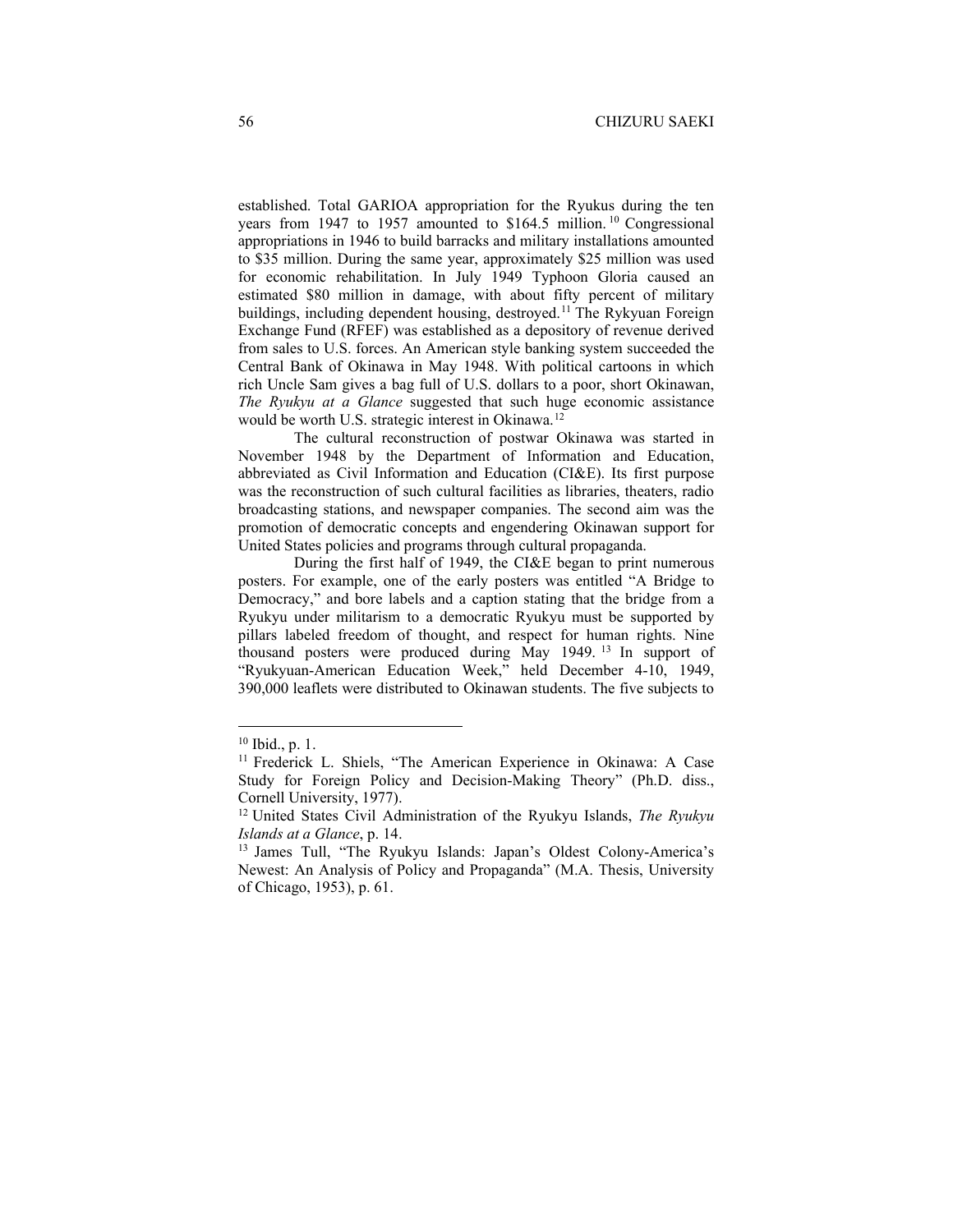be studied included "Democracy in the Home," "Democracy in the School," "Foundations of Good Government," "Rights of the Citizen in a Democracy," and "Responsibilities of the Citizens in a Democracy." Students were requested to take the leaflets home to their parents and asked to post them on the walls of their homes.<sup>[14](#page-6-0)</sup>

The leaflets also exposed the danger of communism and encouraged civic pride and awareness of the best in Ryukyuan culture. Particular encouragement was given to promote Okinawan interest in traditional Ryukyuan arts, music, and dance.[15](#page-6-1) American art and music at the same time enhanced efforts to transmit the "American story." In 1950, 300 color copies of American paintings were sent to the Ryukyus.[16](#page-6-2)

For the information and educational programs in the Ryukyus, 16 millimeter documentary and news films with a Japanese soundtrack were considered to be a substantial part of the CI&E rehabilitation effort. Examples of the films shown during late 1949 and through 1950 include: *Ryukyuan Legal Chiefs Visit the U.S.*; *Corporal Cornel and Mrs. Cornel's Welcome to America*; *Ryukyuan Government Leaders Visit Maryland*; *Ryukyuan Exchange Students*; and *Police Mission in the U.S.* The U.S. Military Government estimated that 20,000 people saw CI&E films each week. The films with Japanese language tracks were loaned through the CI&E Central Motion Picture Distribution Unit to cultural centers, health centers, native labor training sections, the signal center, commercial theaters, amusement parks, agricultural cooperatives, branches of the Education Department, youth clubs, and the University of the Ryukyus. Cultural centers, in turn, showed films through the use of mobile units to remote villages, prisons, and leper colonies.<sup>[17](#page-6-3)</sup> During 1953-1954, President Eisenhower's "Atomic Power for Peace" statement before the United Nations Assembly on the Atomic Policy of the United States received

<sup>14</sup> Ibid., p. 110.

<span id="page-6-1"></span><span id="page-6-0"></span><sup>15</sup> The United States Civil Administration of the Ryukyu Islands, *Civil Affairs Activities in the Ryukyu Islands*, 1952, p. 197.

<span id="page-6-2"></span><sup>&</sup>lt;sup>16</sup> Terry Trafton, "The Reality of Paradox: A Historical Study to Assess the Role of Adult Education in the Democratization Process Administered by Military Government in Okinawa" (Ph.D. diss., Northern Illinois University, 1992), p. 106.

<span id="page-6-3"></span><sup>17</sup> The United States Civil Administration of the Ryukyu Islands, *Civil Affairs Activities in the Ryukyu Islands*,1952, pp. 199-201.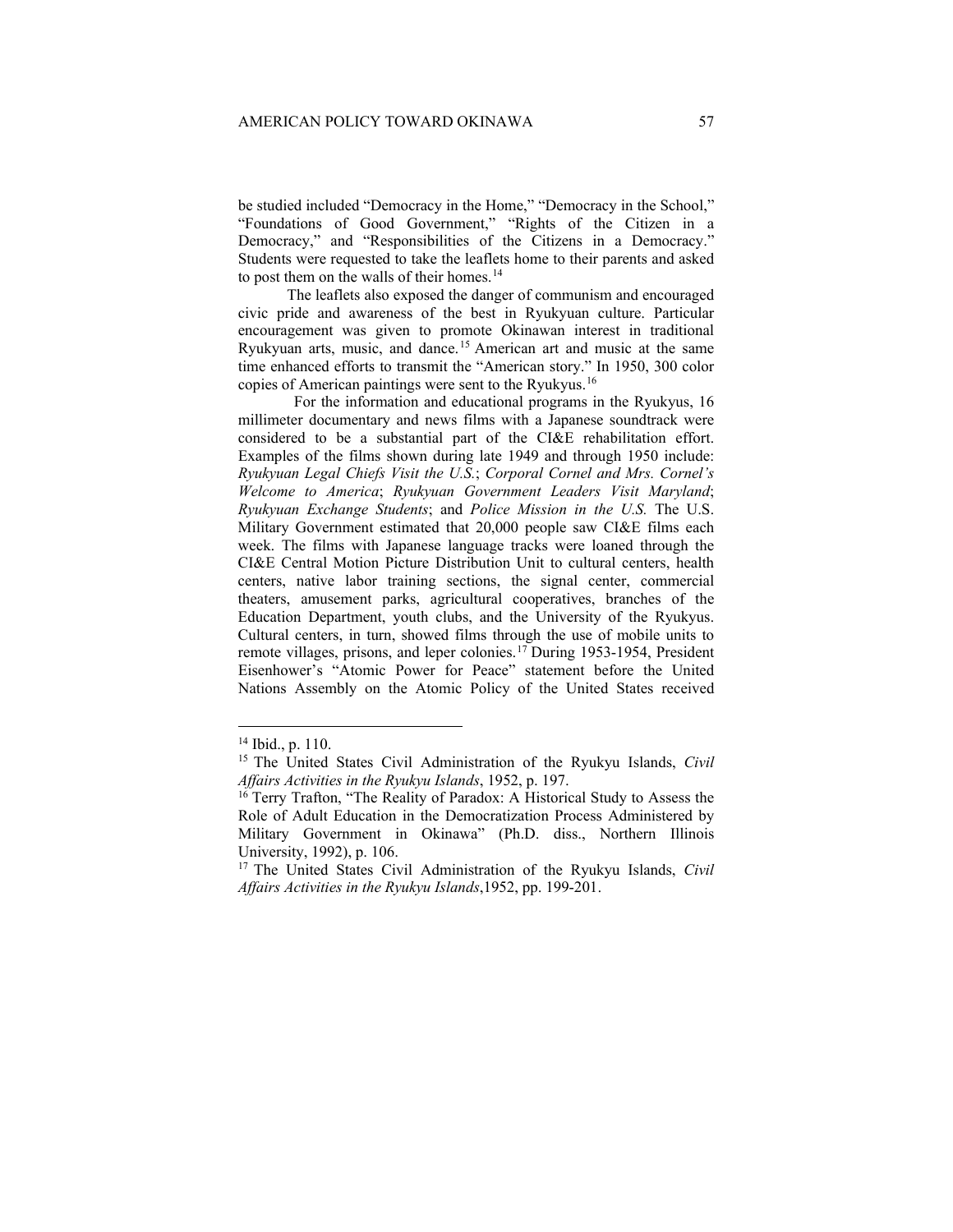favorable response as effective anti-communist rhetoric. The timely production of locally produced films helped a great deal in encouraging anti-communist editorials in the Rykyuan newspapers as well. A Japanese film, *Prewar Okinawa* in 1937, was reproduced with the original Japanese soundtrack and with an English soundtrack, and it was extensively used by American military and civilian personnel in Okinawa with favorable comments.[18](#page-7-0)

The United States Military Government and the USCAR made continuous efforts through the press release of the *Ryukyu Koho*, a Japanese language newspaper originated under the U.S. Military Government, to inform Ryukyuans about the story of America and the Free World, and the benefits for the Ryukyuans about rehabilitation programs, GARIOA imports, and security measures as a result of the U.S. Occupation. The *Ryukyu Koho* contained articles explaining American government and American educational ideologies. Begun in 1948 by the Okinawa Civilian Administration, their publication had a monthly circulation of 7,000.<sup>[19](#page-7-1)</sup> In 1950, an essay contest conducted by the *Ryukyu Koho* produced 1,253 entries on one of two topics: "How I Can Best Serve My People" and "What Democracy Means to Me." Winners had their essays published in this newspaper. $20$ 

Paralleling the newspaper enterprise, exchange programs also promoted Okinawa's ties to the United States. The first National Leader Mission was sent to the U.S. in June 1950. From that time until January 1, 1953, ninety-four individuals made ninety-day tours to the U.S. with GARIOA funds. The aim of the program was to give some orientation to a few influential Okinawans who were to inspect American facilities and advanced technology in their particular fields. A specific purpose was to reorient the individuals who were critical or distrustful of the U.S. and to enhance the knowledge and the prestige of individuals who were pro-American. After their return from the United States, the mission leaders were utilized in various ways. They were expected to write articles for newspapers, make radio addresses, and conduct information programs at the

<span id="page-7-0"></span><sup>18</sup> United States Civil Administration of the Ryukyu Islands*, Civil Affairs Activities in the Ryukyu Islands*, 1953, p. 60.

<sup>&</sup>lt;sup>19</sup> Terry Trafton, "The Reality of Paradox," p. 104.

<span id="page-7-2"></span><span id="page-7-1"></span><sup>20</sup> The United States Civil Administration of the Ryukyu Islands, *Civil Affairs Activities in the Ryukyu Islands*, 1952, pp. 187-189.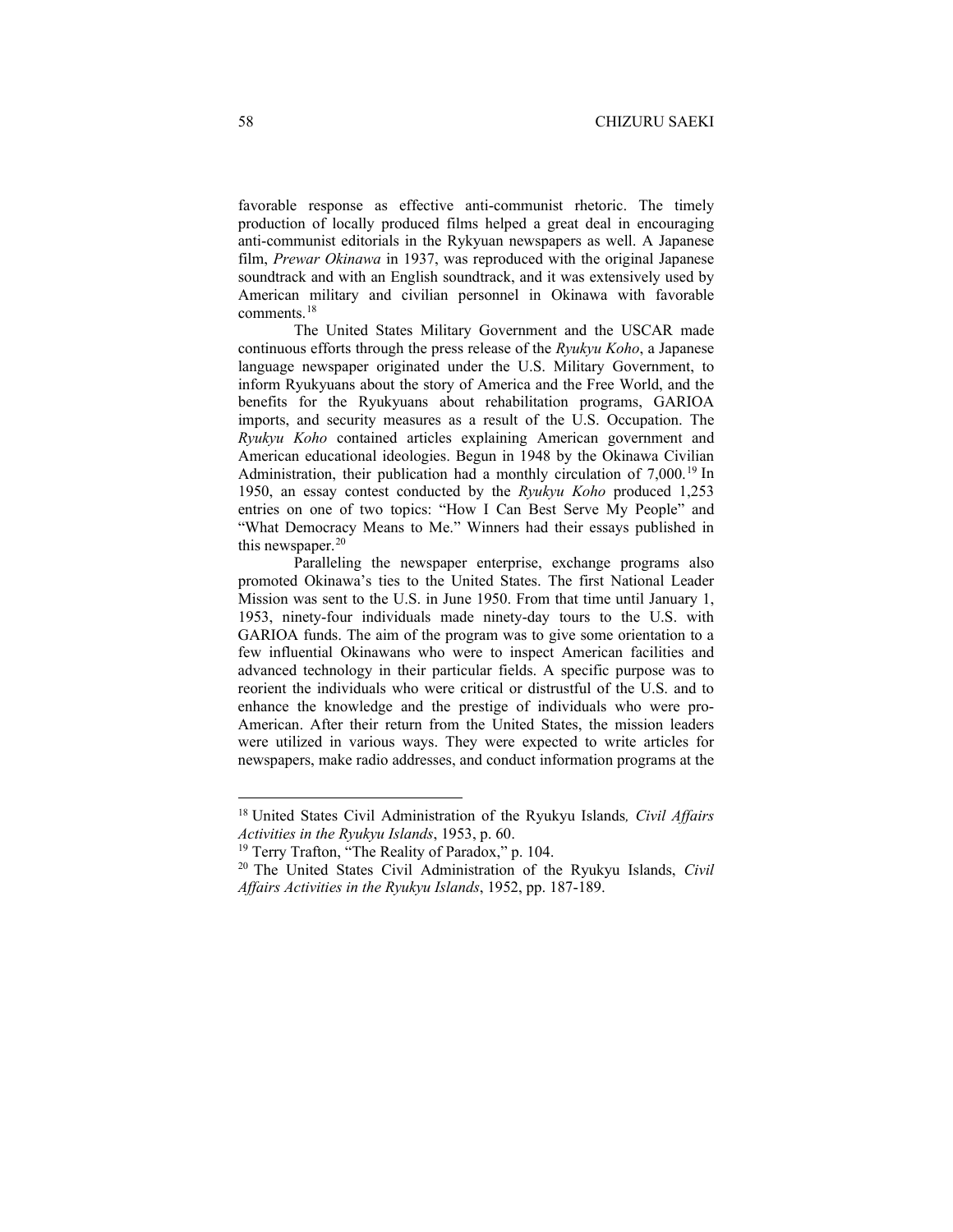cultural centers. In addition, between 1949 and 1952, 181 students were sent to the U.S. and sixty-nine who had completed their studies returned to the Ryukyus.<sup>[21](#page-8-0)</sup>

During 1953-1954, the Ryukyuan-American Friendship Committee was created as a permanent activity of the United States Civil Administration of the Ryukyus. The chairman was a member of the United States Civil Administration of the Ryukyus, although all branches of the United States military units, as well as both Ryukyuan and American businessmen on Okinawa, were represented on the Committee. In order to enhance Ryukyuan-American friendship and reduce Okinawan hostility toward the U.S. military bases, the Ryukyuan-American Friendship Committee sponsored a number of friendship week competitions.<sup>[22](#page-8-1)</sup>

These competitions included a number of groups. For example, the Fishermen's Contest was held on October 13, 1953, during the annual Ryukyuan Fisheries Conference in Hirara City, Miyako. Awards were given to the fishermen who had made the largest catches during the year. Judging was done by the local fishing associations, the government of the Ryukyu Islands, and the United Sates Civil Administration of the Ryukyus. The U.S. Military Government estimated that 2,500 fishermen participated.<sup>[23](#page-8-2)</sup>

Ryukyu-American Friendship Week activities in 1955 were highlighted by a two-day bicycle race and performances of the "Symphony of the Air," as well as a rodeo and various "open house" events sponsored at the Information Centers, libraries, and service clubs. The huge Naha Air Base maintenance hanger was packed for each of the two performances of the "Symphony of the Air" with a total attendance estimated at 15,000 people. The week's activities were concluded with two rodeo performances witnessed by approximately 18,000 Ryukyuans and Americans. The "open house" events at the cultural centers featured speech contests, native songs and dances, athletic activities, and motion picture programs, with a total attendance estimated at 15,000 people.<sup>24</sup>

<span id="page-8-0"></span><sup>21</sup> Ibid., pp. 205-207.

<span id="page-8-1"></span><sup>22</sup> The United States Civil Administration of the Ryukyu Islands, *Civil Affairs Activities in the Ryukyu* Islands, 1954, p. 115.

<sup>23</sup> Ibid., pp. 116-117.

<span id="page-8-3"></span><span id="page-8-2"></span><sup>24</sup> The United States Civil Administration of the Ryukyu Islands, *Civil Affairs Activities in the Ryukyu Islands*, 1955, p. 103.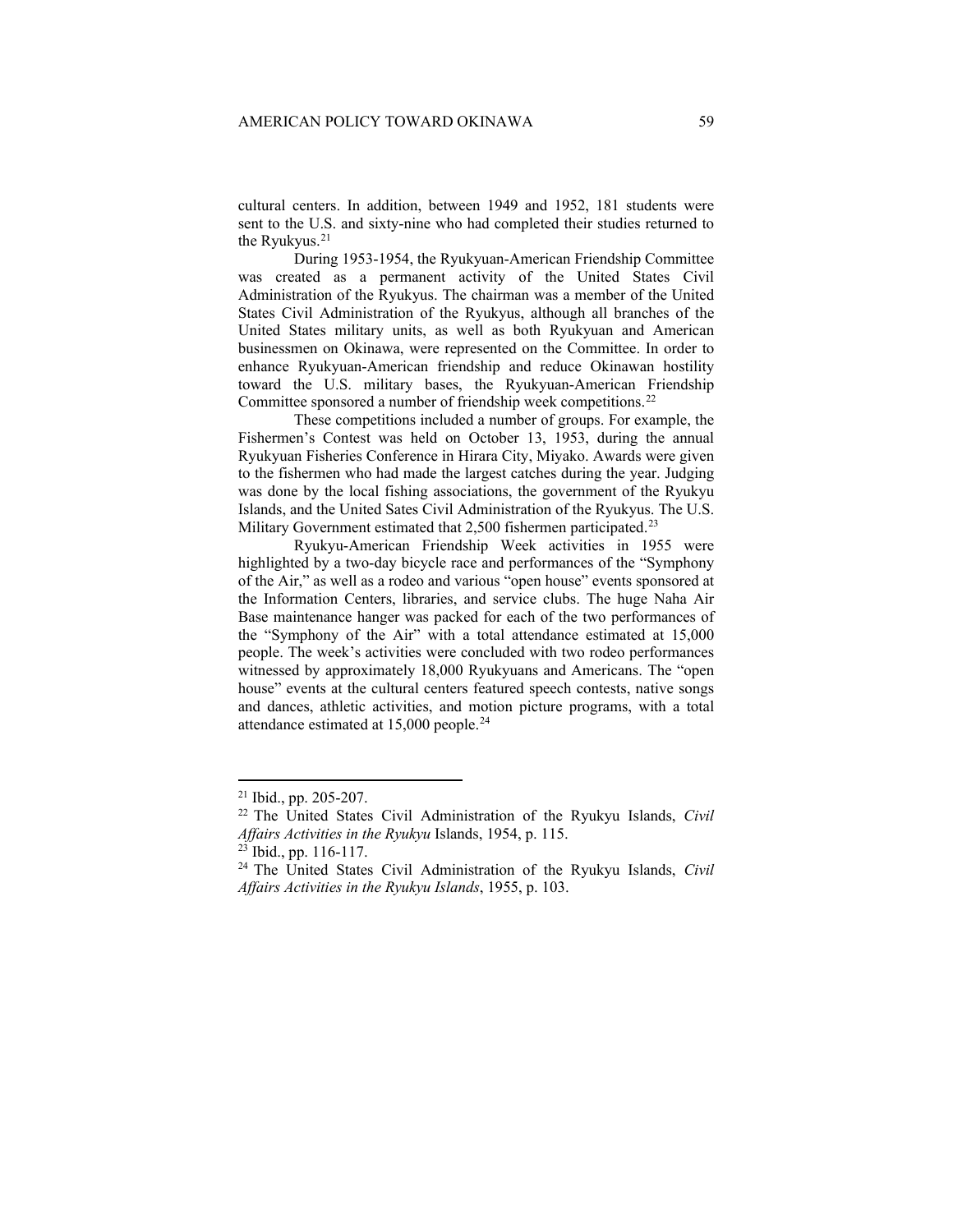The full use of radio as an information device was realized with the inauguration of the "USCAR Hour" over KSAR, the Japanese language station of the Ryukyu Broadcasting Company. Since KSAR was the sole Japanese language outlet reaching the entire Ryukyus, the programs were assured of a wide audience. A Ryukyu-wide media survey taken in June and July 1956 by the Office of Public Information (OPI) showed that between thirty-five and thirty-seven percent of the population consistently listened to the radio. Programming for the "USCAR Hour" consisted of selected U.S. Information Service (USIS) and Psychological Warfare's taped material that covered international and U.S. affairs. Local programming for the "USCAR Hour" included commentaries, special event programs produced on a fairly regular basis, and a continuing series of interviews with the personnel of the USCAR and the military command explaining the U.S. position on the local project in Okinawa.

Besides building a positive image of America and promoting U.S.- Okinawa friendship, American officials portrayed communism and totalitarianism. During 1956-57, some 130 pictorial displays were completed and circulated throughout the Ryukyus. These included photographs provided by the United States Information Services and other U.S. government agencies. Many of the exhibits drew attention to the world unrest caused by communism, such as the Hungarian Revolt. Other exhibits drew attention to the gains made through Free World cooperation, and to the U.S. scientific efforts in developing the peaceful use of atomic energy for the benefit of all mankind. In November 1957, around 3,000 people attended a photo exhibit in the Okinawa Teachers Association Hall in downtown Naha showing the communists' record of imperialism, brutality, and duplicity in Russia, Hungary, and other parts of Eastern Europe. Photos used were from the files of USCAR's Office of Public Information (OPI) and private sources. The press branch also distributed a mimeographed factual chronology of the events and the individuals playing leading roles in the Soviet sphere. [25](#page-9-0)

*Konnichi-no Ryukyu* [Ryukyus Today], a USCAR-sponsored magazine, which was initially published with the November 1957 issues, gained public acceptance because that its writers were mainly Ryukyuans and the cover and interior art work, as well as photographs, were also done

<span id="page-9-0"></span><sup>25</sup> United States Civil Administration of the Ryukyu Islands, *Civil Affairs Activities in the Ryukyu Islands*, 1953, pp. 102-103.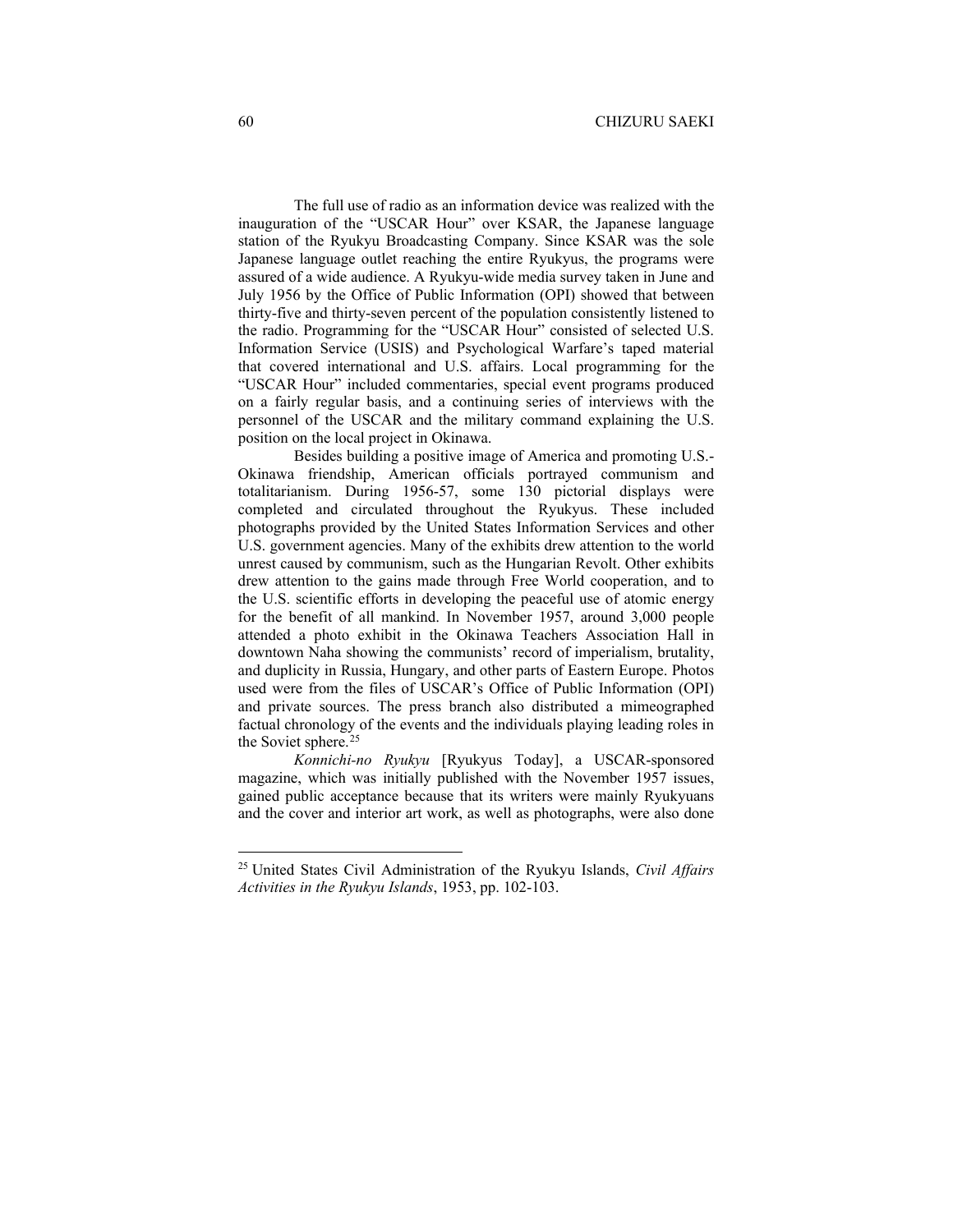by the Ryukyuans. In general, those writers warned against communist aggression, speaking effectively as former Russian prisoners of war, or warned that Ryukyuan communist groups often misused "democracy" to their advantage, agitating the people under the guise of "freedom of speech."

One writer, a leading Okinawan novelist, urged the importance of teaching English to Okinawan children as early as primary school in order to enable them to make a better living as employees of the U.S. Forces. Another writer pointed out the economic decline of Amamians after the reversion of Amami Oshima to Japanese control, and warned that the reversion of Okinawa would lead to the inevitable change, which would not be beneficial to Ryukyuans. Contributors expressed Ryukyuan desires for improvements, in such fields as agriculture, fishing, communications, education, public health, labor and trade. A member of an economic mission returning from Taiwan declared that the country's economic development was made possible by large U.S. financial aid, and that Ryukyuans should study how to make the best of U.S. aid to promote the development of the Ryukyu Islands.<sup>[26](#page-10-0)</sup>

As we have seen, by borrowing the power of culture, the U.S. Military Government in the Ryukyus tried numerous means to attract Okinawans' attention and to build up their friendship with natives. Establishing cultural centers, importing and translating books, holding numerous contests and pictorial exhibitions, exchanging persons, showing films and musicals – all these cultural activities were promoted with the purpose of developing Okinawans' understanding of U.S. foreign policy in Asia.

At the height of the Cold War, the United States was building a chain of military bases stretching from Korea and Japan through Taiwan, the Philippines, Thailand, and Australia, to Saudi Arabia, Turkey, and Greece in order to contain the Soviet Union and China. In Japan alone at the end of the Korean War, there were 600 U.S. installations and 200,000 troops. Then, in the 1960s, when Okinawa was directly administered by the Pentagon, there were 117 bases. The United States controlled twenty-nine areas of the surrounding seas and fifteen district air spaces over the Ryukyus. As a prefecture of Japan, Okinawa occupied only 0.6 percent of

<span id="page-10-0"></span><sup>26</sup> United States Civil Administration of the Ryukyu Islands, *Civil Affairs in the Ryukyu Islands*, 1958, pp. 118-120.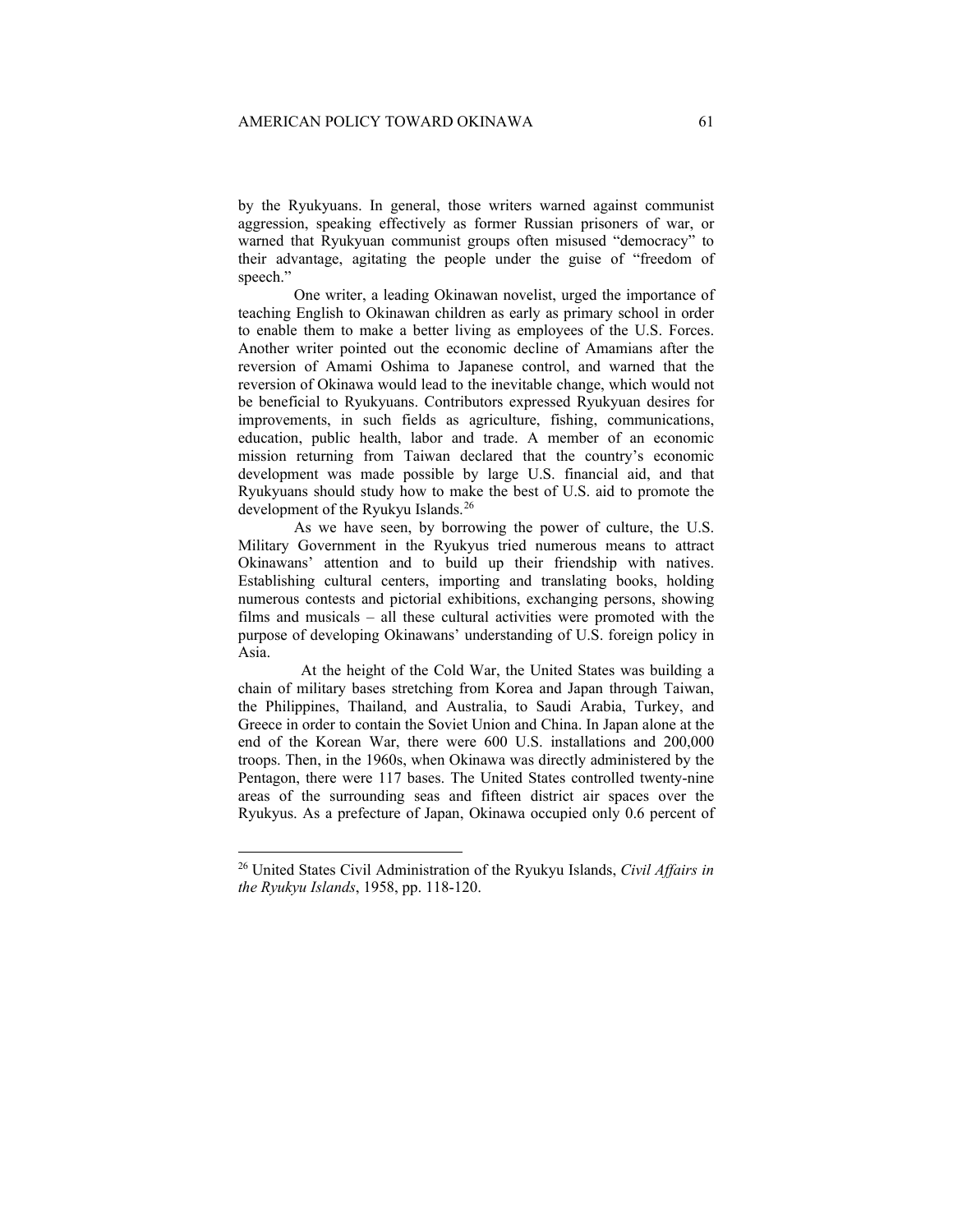Japan's total land area; however, about seventy-five percent of facilities used by the American armed forces stationed in Japan were concentrated in Okinawa.[27](#page-11-0)

The position of Okinawa for the U.S. government was clear. During the Korean War, and later in the Vietnam War, the U.S. heavily depended on its military bases in Japanese territory. Okinawa, Thailand, Hong Kong, and the Philippines also offered places for the U.S. troops for "rest and recreation."<sup>[28](#page-11-1)</sup>

Another important factor was to determine whether such attempts to indoctrinate Okinawans about the communist threat and America's Free World policy were really successful or not. The *Scientific Investigation of the Ryukyu Islands* (SIRI) report by anthropologist Haring Douglas, investigated Okinawans' understanding of communism and capitalism at that time and stated:

> What ideas do Amamians discuss? The range of their knowledge is limited by sketchy, meager news service. The outside world is psychologically remote, even though Amami fishermen occasionally glimpse Russian submarines. But their interests transcend the tidbits of news that trickle over the cables; topics commonly discussed include communism, democracy, science, movies, Amami traditions, capitalism V.S. socialism and again communism. In general [they are] anti-communist, but communism presents the one vivid idea that has burst into their world since the war. They can no more to evade the topic than a New Yorker can ignore street traffic. Despite much discussion among Americans, both communism and capitalism continue to be understood vaguely and inaccurately. As long as communism [continues] its onward sweep in Asia, its ideology commands general interest and the issue cannot be avoided. Communism may be less prevalent in Amami Gunto than in Japan Proper, but it is understood better than capitalism is understood; the latter is presented most ineffectively. The opposition to communism on Amami Ohima, in my opinion, is not the spontaneous fruit of

<span id="page-11-1"></span><span id="page-11-0"></span><sup>27</sup> Chalmers Johnson, *Blowback: The Cost and Consequences of American Empire* (New York: Metropolitan Books, 2002), p. 36.  $28$  Ibid.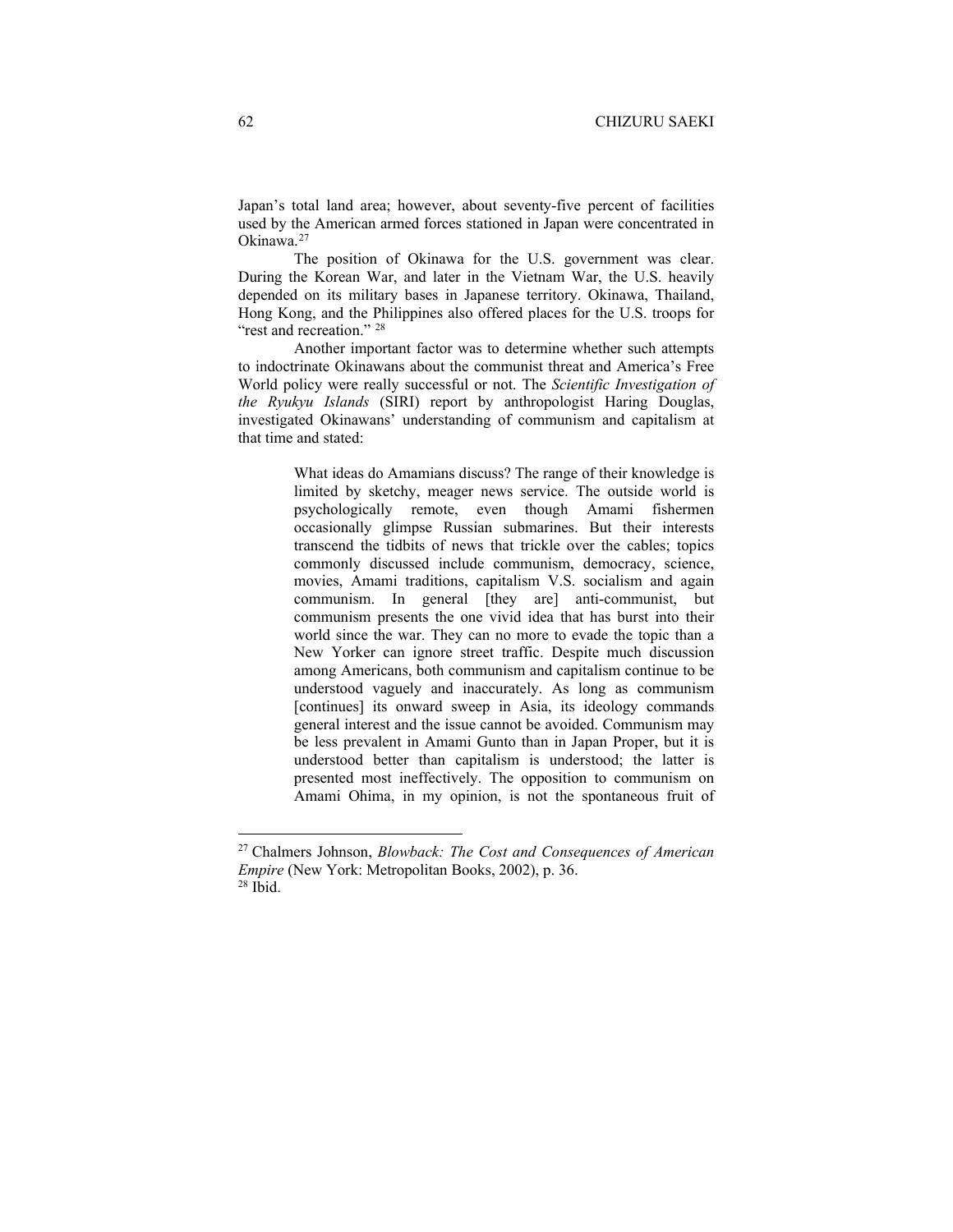belief in democracy and free enterprise; it is a combination of peasant indifference to politics and the persisting influence of the aristocratic-plutocratic minority that formerly dominated Amami society. Inept U.S. propaganda, abetted by American commercial movies, identifies democracy with material luxury and irresponsible license. In general democracy is presented in an alien tongue and appears to be something for rich America that could not work in poor Amami; communism, however, comes from fellow villages in their own language, in the guise of an extension of familiar patterns of living.[29](#page-12-0)

As this report showed, U.S. democracy was not voluntarily spread among the individual Amamians' daily lives; rather it was promoted artificially by the U.S. Military Government. Furthermore, few Amamians had deep knowledge about the ideology of democracy and communism. In addition, Haring pointed out that not even a dozen people in Amami Oshima could read English fluently and easily. There was a shortage of intellectually stimulating reading materials. Such magazines imported from Japan were of the cheap sensational type; *Women's Home Reading*, typically featuring articles such as "How to Make Love, by a Man Who Had Slept with Three Thousand Women," was one of the examples.<sup>30</sup>

Anthropologist Clarence J. Glacken, who lived and studied in different villages on Okinawa, also wrote that, in reality, U.S. cultural propaganda was insufficient in such remote villages as Hanashiro, Minatogawa, and Matsuda:

> There are virtually no radio sets in any of these villages, except in the schools and sometimes in a village office. In Hanashiro, which has no electricity, there were three radios, two of which did not work. There were four in Minatogawa, with one at least not working, and six in Matsuda, three of which were in the primary school, and one in the village office. Newspapers are more

<span id="page-12-0"></span><sup>29</sup> Douglas G. Haring, "The Island of Amami Oshima in the Northern Ryukyus," *Scientific Investigations in the Ryukyu Island Report* 2 (Pacific Science Board, National Research Council, Washington D.C., 1953), pp. 18-21

<span id="page-12-1"></span><sup>30</sup> Ibid.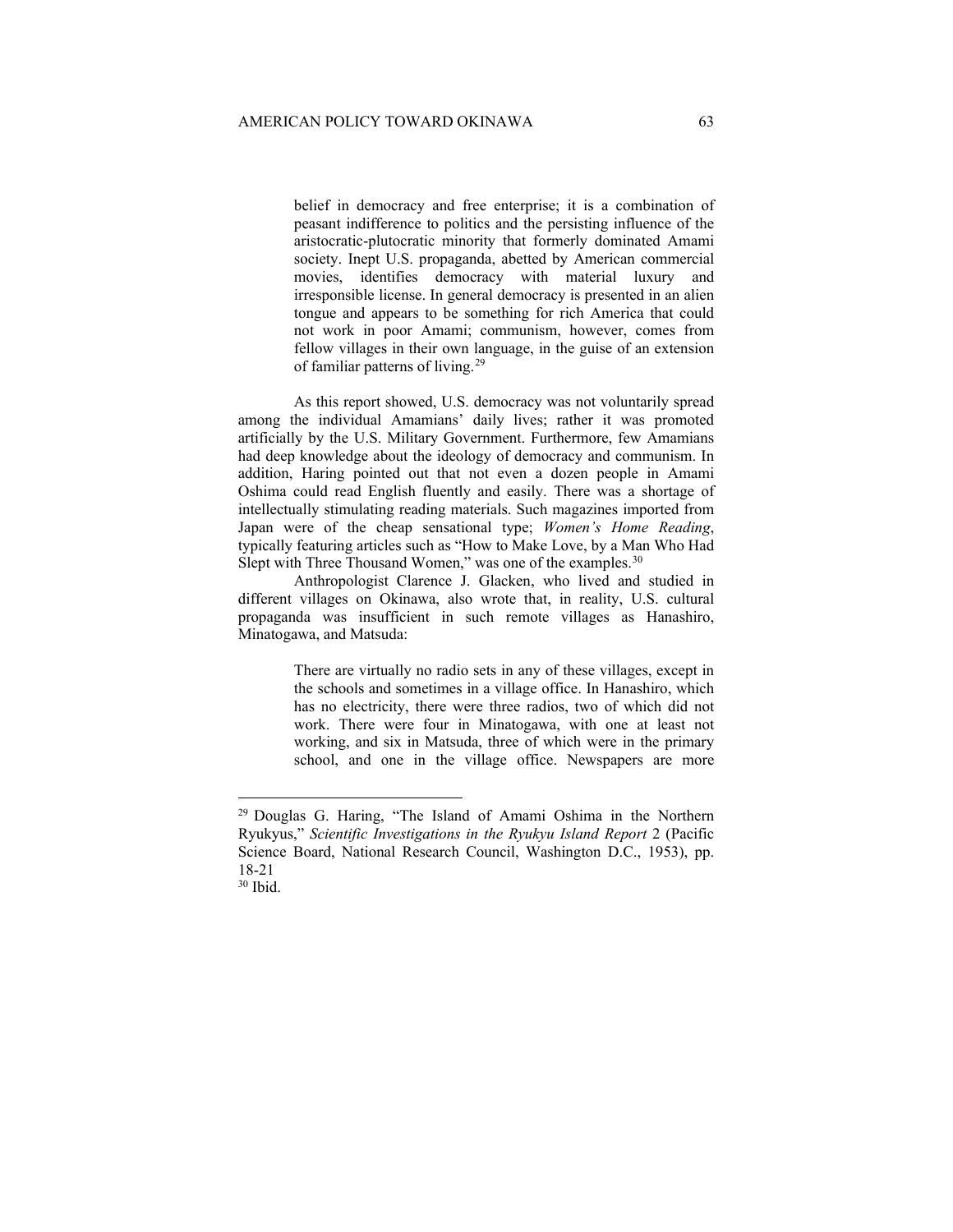important media. But in late 1951 and early 1952, there were five newspaper subscriptions in Hanashiro, one going to the village office where it could be read by all, 14 in Minatogawa, and about 20 in Matsuda. [These] newspapers are read consistently only by the village officials, school teachers, and the regular subscribers.<sup>[31](#page-13-0)</sup>

Other U.S. attempts to exchange Okinawan students also did not necessarily bring about positive results, as the U.S. government expected. As a matter of fact, many Okinawan students in America received unfavorable impressions of American life. One of the Okinawan exchange students, Ken Kiyuna, wrote about his honest skepticism regarding American society in his report:

> To an Oriental like myself, the American civilization as a whole might be called a higher mechanical civilization. Many things mechanical have deeply impressed me here in America, but one of the most impressive things is the wonderful mechanization of the kitchen in the typical American house. It is a kitchen wonderful to me, because everything is operated by controls and switches. However, I must admit that I was concerned that under the oppression of keeping peace with power production, workers seemed to be forced to become machines also, and hence lose some of their inherent ability to act as humans who reason and feel. As a result of mechanical civilization, the American's point of view and way of thinking, as well as his solutions of problems, seem all to be influenced by the accustomed mechanization in his daily life. As an example, some Americans, in my opinion, seem to be like machines where their thinking is systemized and formal, and their feeling is to all appearances not sincere. They are machines of creatures of habit that fit into a mechanized life. <sup>[32](#page-13-1)</sup>

<span id="page-13-0"></span><sup>31</sup> Clarence Glacken, "Studies of Okinawan Village Life," *Scientific Investigations in the Ryukyu Island Report* 4 (Washington D.C.: Pacific Science Board, National Research Council, 1953).

<span id="page-13-1"></span><sup>32</sup> Jane Kluckhohn and Edward G. Lurders, eds., *Through Okinawan Eyes* (Albuquerque: University of New Mexico Press, 1951), pp. 51-55.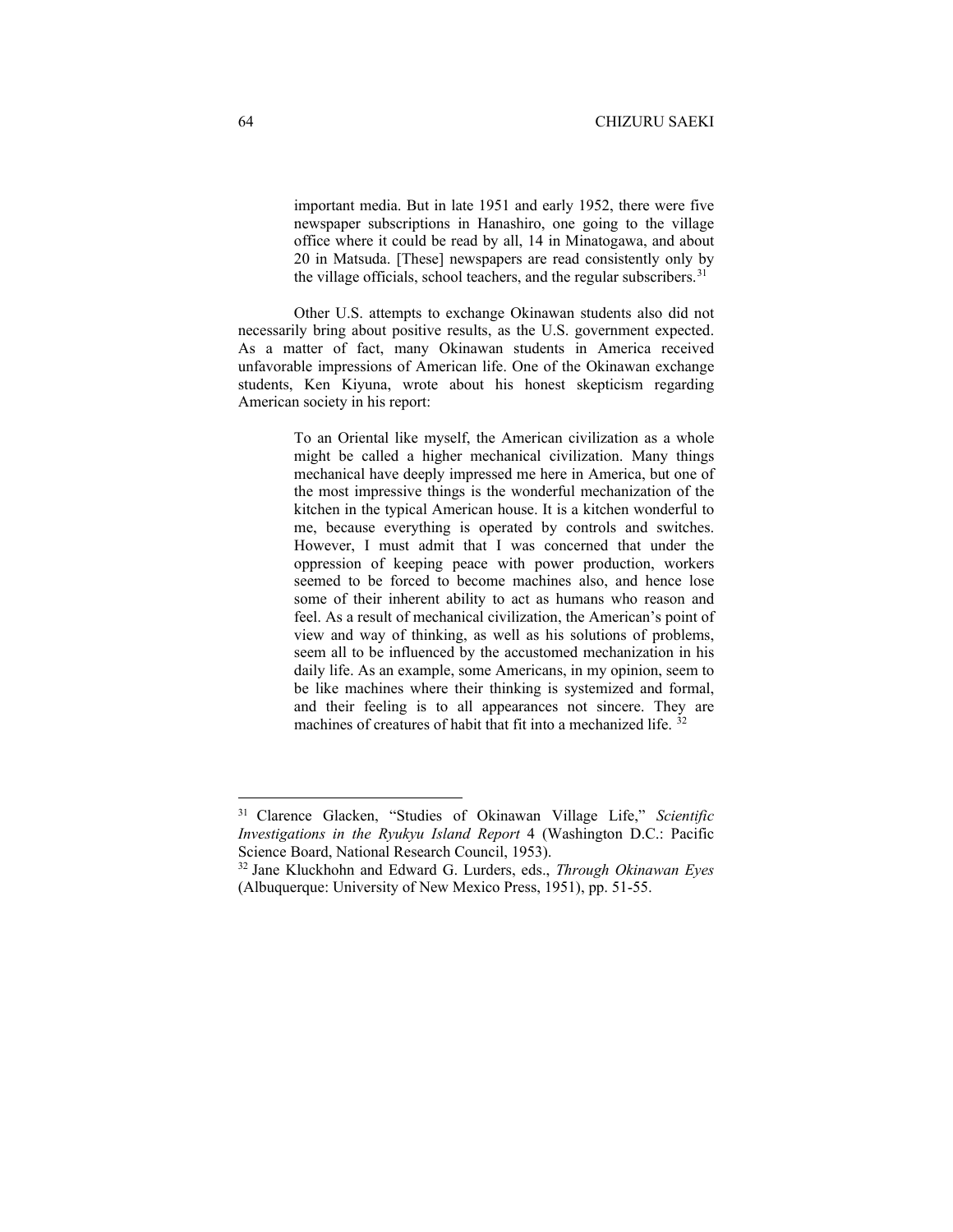In addition, while CI&E was busy promoting the cultural program through KASAR radio, *Ryukyu Koho*, and cultural centers, Okinawans in 1952 elected socialist Mayor Senega Kamejiro. Immediately, USCAR cut their support for the Okinawan civic administration and tried to pass a nonconfidence vote for Senega. As a result, the USCAR succeeded in depriving Senega of his eligibility, and the city council passed a nonconfidence vote for him. Such USCAR pressure on the Okinawan civic administration brought about great controversy, not only among Okinawans, but also in the international world itself. An article from *Weekly Sankei* called America's conduct equal to the assassination of Senega, and then strongly criticized the contradictory U.S. "democratic" foreign policy:

> The United States Civil Administration of the Ryukyu Islands changed a requirement for non-confidence in a mayor from twothirds to a majority of the full number of the assemblymen. Because the full number of assemblymen of Okinawa City is thirty and also because the number of Naha City Mayor Senega's government control party is twelve, it was impossible to resolve non-confidence in the mayor on the condition that these twelve government-controlled party assembly will not attend. This is because the number of pro-American not of the governmental party assemblymen was seventeen, whereas more than twenty assemblymen in favor are required.

> If the United States desires to purge Mayor Senega with whom it has found difficulty in dealing without resorting to such an illegal means like assassination, what it can do is to change the requirement for non-confidence from more than two thirds to a majority of the full number of the assemblymen, and if it does so, it can surely and legally purge Mayor Senega. This is because the number of pro-American and non-governmental party assemblymen is seventeen which is two more than the majority number of fifteen.

> …The case this time becomes a very queer example when the American people explain the real nature of democracy which is always advocated by them. I cannot but worry about the benefit according to the great United States if this should be used as material for teaching what democracy is in Japanese primary and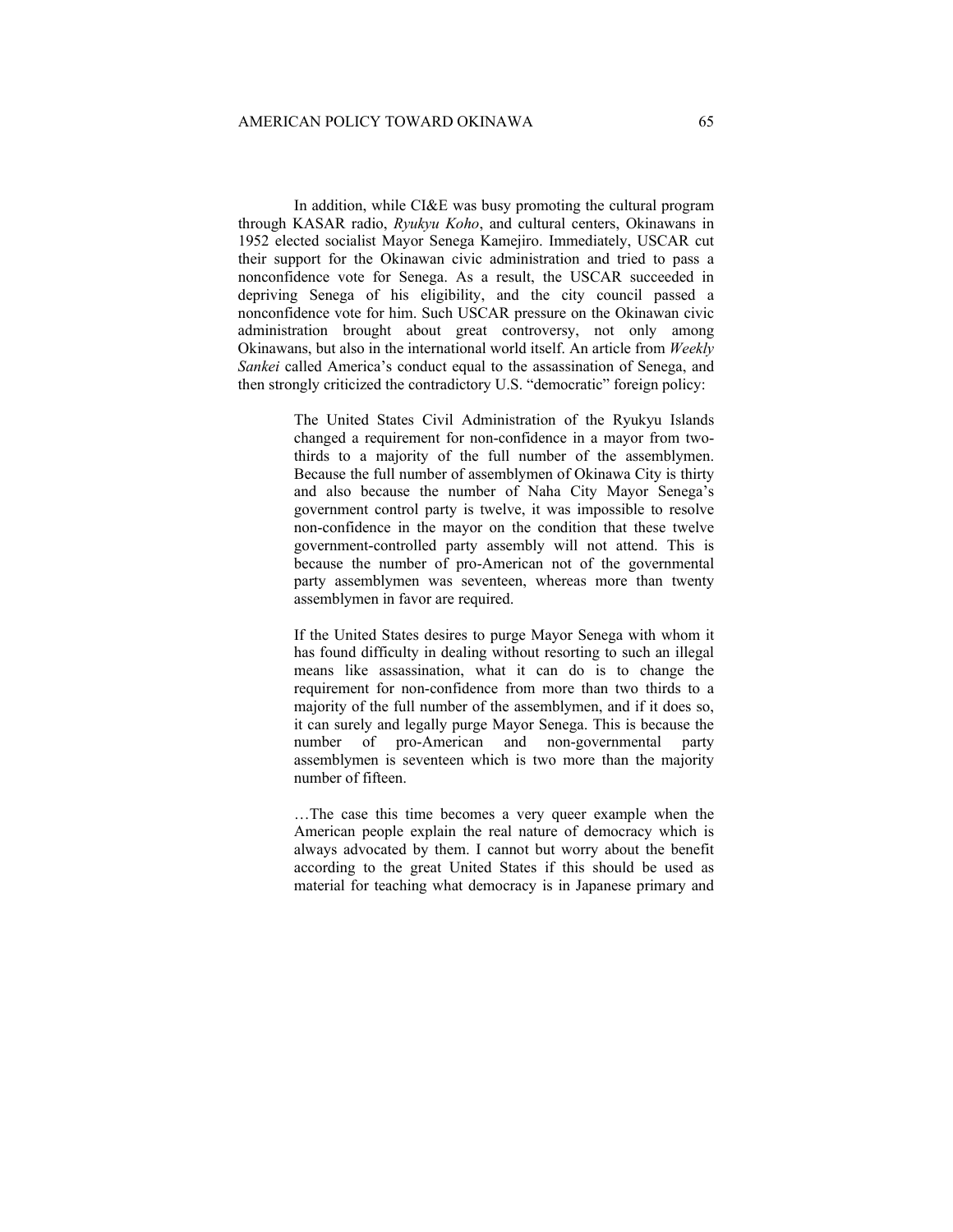junior high schools. I believe that it will go more smoothly if the United States will abandon the administrative power. Furthermore, it is understandable from the Hungarian case that it is impossible to oppress the real intention of the people forever.[33](#page-15-0)

Later in 1958, the election of Mayor Kanji Saichi, who succeeded in implementing Senega's political agenda, came as a big shock to the U.S. government again. In particular, in this election, two of the candidates were very critical of the U.S. Occupation and advocated reversion to mainland Japan. Moreover, the conservative power, which was friendly to the U.S. Occupation, could not even elect their own candidates.

Thus, examining the U.S. attitude toward Okinawans, as well as the foreign policy used to justify American behavior in the country-less land of Okinawa, which belonged neither to Japan nor to the U.S. at that time, illustrates the hypocritical and contradictory ideology of U.S. foreign policy in the world. Behind the Ryukyuan-American friendship cultural activities, the conflict between the U.S. military forces and Okinawans has a long history. More recently, sexual assault, environmental pollution, traffic accidents, and land property issues are some of the controversial problems. The protest movement against these issues began in 1952 and continues until today.

While SCAP and McArthur were praised for their democratization policy of Japan at home, among GI's in Okinawa, the word, "States Side" was commonly used in order to mean "like the United States." As the reconstruction program developed, several entertainment facilities for U.S. GI's, such as club houses, golf courses, bowling alleys, and pools were constructed. Within the military bases, "Little America" was born. [34](#page-15-1) An article from *Time* magazine called the U.S. military base a "Levittown," referring to a new suburban town developed in New York, and designed by William Levitt. "Levittown" in Okinawa, facilitated theaters, backyard and park entertainment. Enjoying upper middle class life with Okinawan maids, American soldiers and their families tended to have leisure and enjoyed

<span id="page-15-0"></span><sup>33</sup> Yoshitaka Takahashi, "Deserted Land and People," *Weekly Sankei* December 15, 1957.

<span id="page-15-1"></span><sup>34</sup> George Barrett, "Report on Okinawa," p. SM9.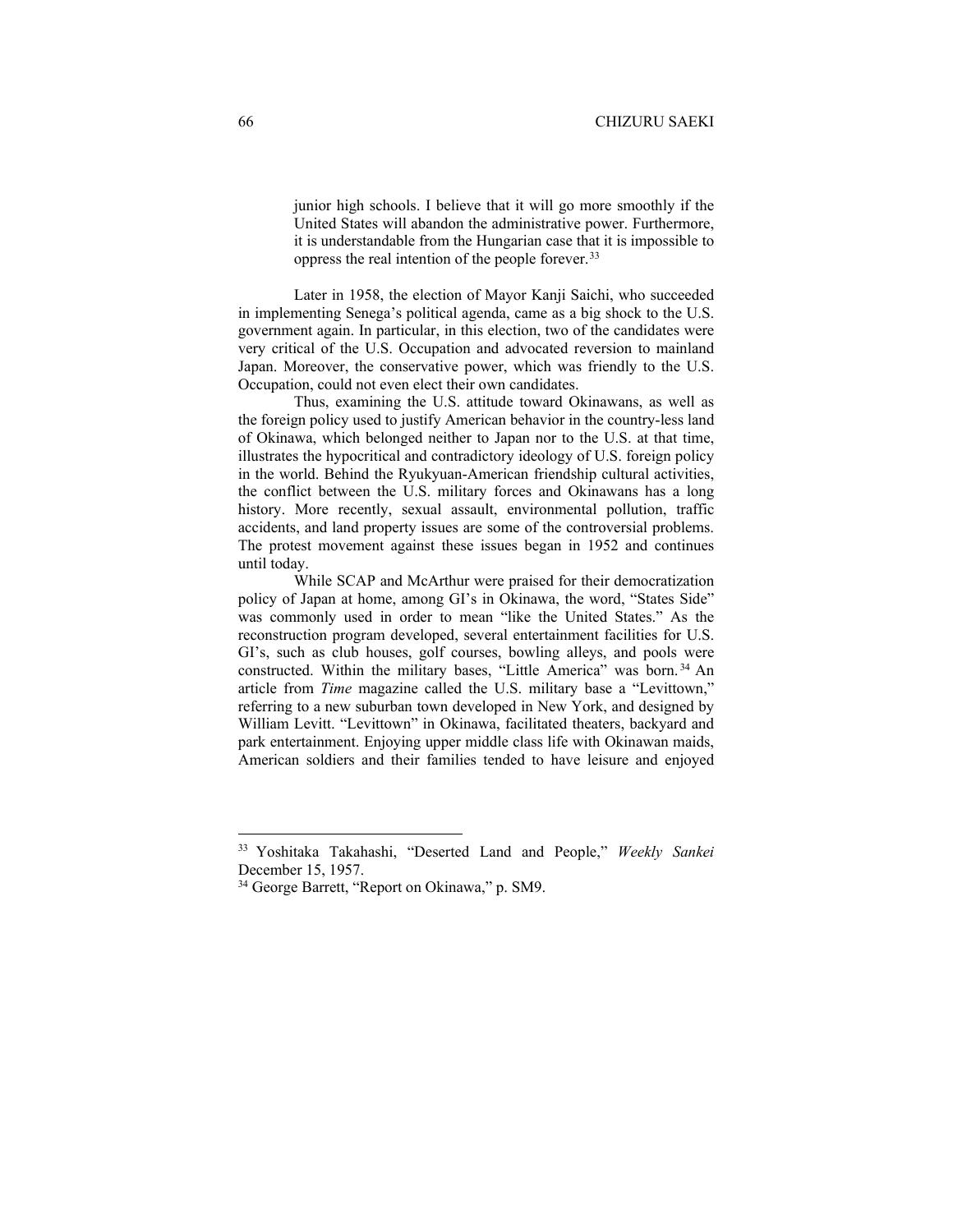"racialized privilege" in southern Asian islands. Dance parties were also held every weekend at clubs.<sup>[35](#page-16-0)</sup>

Although the San Francisco Peace Treaty of 1951 formally ended the U.S. Occupation of Japan, it did not end the occupation by the U.S. Military Government of Okinawa. While mainland Japan was allowed to regain political autonomy, the situation in Okinawa was totally different. The U.S.-Japan Security Treaty allowed the concentration of American military bases on a small southern island on Okinawa, located far off the mainland. Realistically, it was the beginning of the U.S. colonization of Okinawa.

Sexual assault was one of the most controversial issues, although it did not become a public issue until September 4, 1995, when two American marines and a sailor were arrested for raping a twelve-year-old Okinawan girl. According to an article from *Nation*, while the incidence of reported rape in the United States was forty-one for every 100,000 people, at the military bases in Okinawa, according to at least public official record, it was eighty-two per 100,000. [36](#page-16-1) The article concluded that covering up sexual assault was Pentagon policy, and just the tip of the iceberg.<sup>[37](#page-16-2)</sup>

Besides rape problems, there were thousands of auto accidents each year in Okinawa involving U.S. service personnel, and it was typical that American drivers normally did not have insurance and have often left Japan by the time Okinawan victims could catch up to them in court. A third issue is environmental problems caused by American military forces. The constant noise of landing of U.S. military air planes, and the construction of highways caused great environmental damage, as well as economic damage to Okinawa. Additionally, the most spectacular documented environmental outrage was a barrage of some 1,520 depleted uranium shells fired in December 1995 and January 1996 into Torishima Island, located about 100 kilometers west of the main island of Okinawa.<sup>[38](#page-16-3)</sup>

<span id="page-16-0"></span><sup>35</sup> "Okinawa: Levittown-on-the-Pacific," *Time*, August 15, 1955, pp. 18-20.

<span id="page-16-1"></span><sup>36</sup> Chalmers Johnson, *Blowback*, pp. 34-65.

<span id="page-16-2"></span><sup>37</sup> Ibid.

<span id="page-16-3"></span><sup>38</sup> Bill Gertz, "U.S. Slow to Inform Japan of Accident; Hundreds of Radioactive Bullets Were Fired in Training Exercise Near Okinawa," *Washington Times*, February 10, 1997.